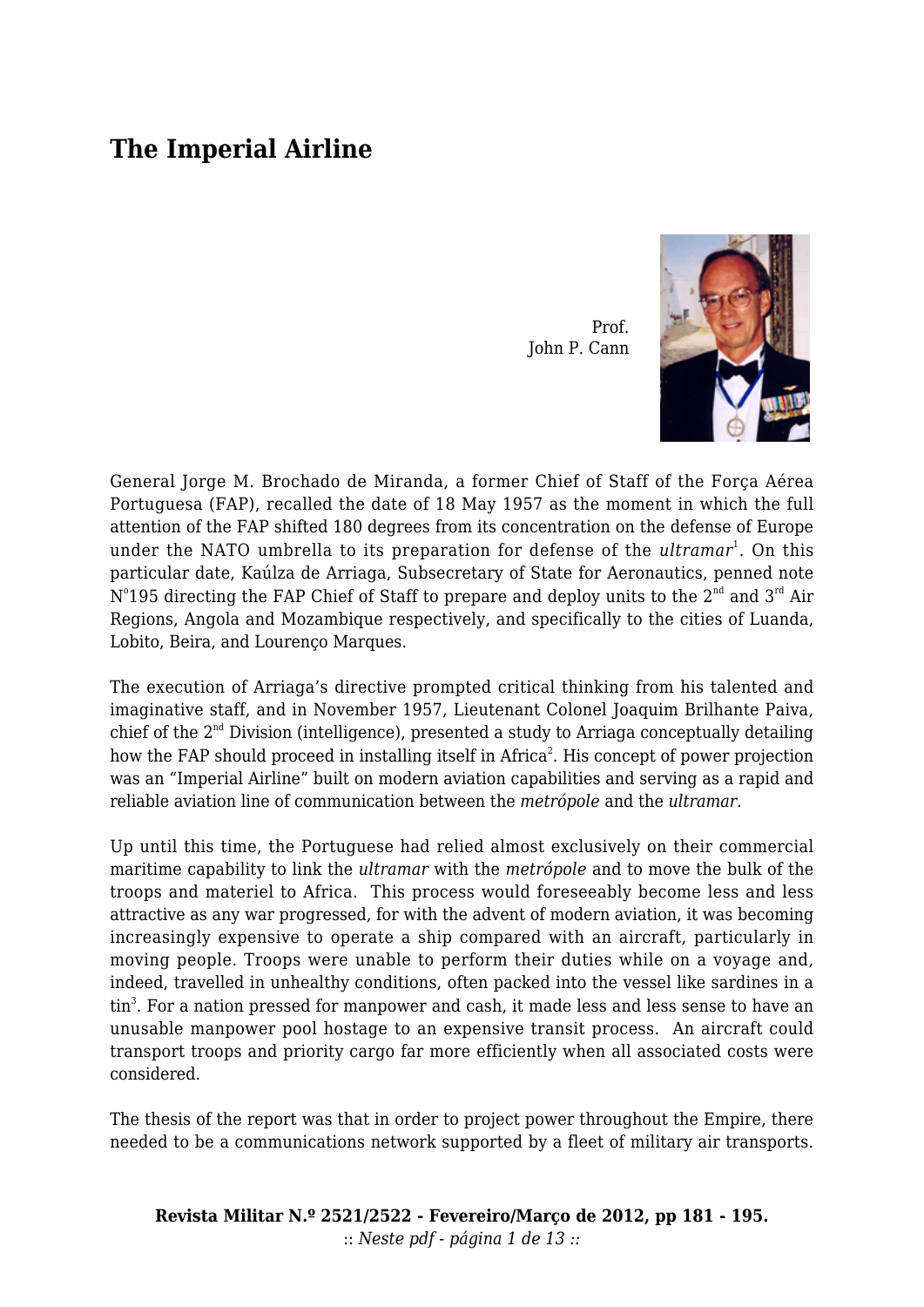This versatile network would have many potential benefits in that it could rapidly reinforce the *ultramar* with troops and urgently needed supplies, and transfer resources from one theater to another, as required. It could also evacuate the sick and wounded to the *metrópole* for advanced care, an enormous factor in troop morale. At the time, military air transport was limited to metropolitan Portugal, and Brilhante Paiva advocated vastly increasing this capability and extending it throughout the *ultramar* in support of both the political and military dimensions of security. There was, however, a drawback in that the FAP barely had the technical means to cover the vast spaces of Portuguese Africa and satisfy the critical requirement of having to use its own airfields exclusively, as in a continent hostile to colonial empires, it could obtain few landing rights outside of its territories.

The basis for Brilhante Paiva's concept was the appearance during World War II and immediately afterwards of large, reliable, four-engine military transports, such as the Douglas C-54 *Skymaster*, the Boeing C-97 *Stratofreighter*, and the Lockheed C-121 *Constellation*<sup>4</sup> *.* Portugal in 1947 had just begun to receive deliveries of the *Skymaster* and possessed only two in its inventory<sup>5</sup>. It would require many more such aircraft with its 3,650-mile range and useful cargo capacity of 28,000 pounds to execute Brilhante Paiva's concept successfully. Likewise, an accelerated upgrade of the Bissau airfield would be needed to accommodate the anticipated aircraft traffic and handling requirements, as it would be an important refueling stop for aircraft on their way to Portuguese possessions further south and east. Despite the lack of wherewithal, Arriaga would use this thinking as a springboard to build a robust air network with the improvement of existing airfields, the creation of new ones, and the acquisition of new, more capable aircraft. The Brilhante Paiva study led to the obvious conclusion that even with thin transport resources and an incomplete infrastructure; the FAP had the capacity to begin immediate air operations to link the *metrópole* with the widely scattered overseas provinces.

Portugal in 1936 had acquired ten export versions of the Junkers Ju-52 transport aircraft, which could be adapted to bombing missions $6$ . During the 1940s some of the aircraft had the armament capability removed, while others continued to serve in this role, but by the 1950s all of these transports had been relegated to training navigators, radio operators, and parachutists, and to domestic transport duties. It had the capability of dropping a modest stick of 14 paratroopers, and its relatively small cargo door limited its ability for both airlift and cargo drops by parachute. The Portuguese substituted the Pratt & Whitney R-1340-AN-1 *Wasp* powerplants with their increased reliability for the original BMW 132A-2 engines, and went on to acquire two additional Ju-52s of German manufacture and 15 of the French version in the closing months of 1950. Even with the engine upgrade, however, the Ju-52 was outmoded with its fixed narrow-track main landing gear and 132-knot cruise speed<sup>7</sup>. While the fleet had come cheaply, the Ju-52 was no bargain, as neither its 590 mile range nor its 4,067-pound payload would help realize the "Imperial Airline" concept, and the next generation of transport was needed $8$ .

During 1943 and 1944, six Consolidated B-24D *Liberators* were forced to land in Portugal and were interned, as Portugal was a neutral at the time. Because they were of no use to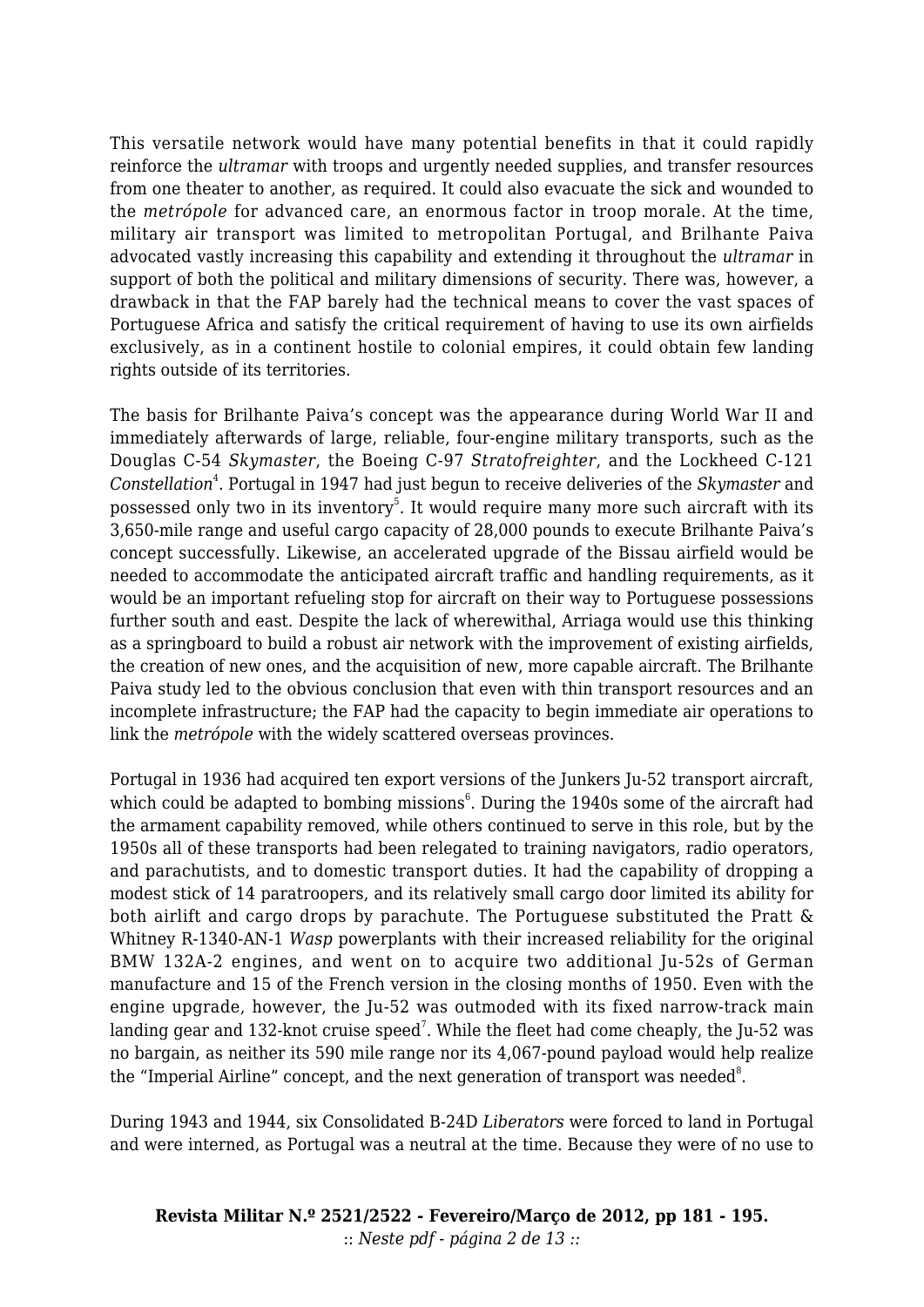the Portuguese as bombers, they were employed experimentally by the Transport Section of the Army Air Arm (*Secção de Transportes de Aeronáutica Militar*) as makeshift longrange transports. In April and May 1944, some long flights were made to Sal in the Cape Verde archipelago and Lajes in the Azores. In truth, the state of the *Liberators* and the lack of aircrew training in heavy aircraft restricted their utility. Nevertheless, this limited exposure opened a window on the sophisticated maintenance support system, infrastructure, and training needed to operate a fleet of heavy, four-engine aircraft $^{\circ}$ .

When the war ended in 1945, Portugal had only three interned C-47 *Dakotas* and four flyable *Liberators* of the original six for heavy air transport and hence no true capability. Nevertheless, it clearly saw the need for such a fleet and made the first tentative steps at acquiring one. Between the end of 1946 and the middle of 1947, it began to increase its competence in operating and supporting heavy aircraft with a mission to the United States to receive instruction in the flying and maintenance of the Boeing B-17 *Flying Fortress* and the Douglas C-54 *Skymaster*. The five crews under training took delivery of three B-17s modified for search and rescue (SAR) and two C-54s, and flew them from Kansas to Lajes Field in the Azores via New York, Boston, and Nova Scotia. This represented a major move forward in not only the acquisition of new technology but also the professional development of pilots, aircrew, and maintenance personnel. Indeed, it marked the beginning of modern military aviation in Portugal<sup>10</sup>. In the years immediately following, two additional SAR B-17s and six more C-54s were added to inventory, and these were lodged at Lajes in the Transport Squadron (*Esquadrilha de Transporte*), which had been formed in 1947 to accommodate the earlier acquisitions and represented the first step in establishing the Military Air Transport (*Transporte Aéreo Militar* or TAM) of  $FAP<sup>11</sup>$ . Subsequently, four additional C-54s were added in 1958 and 1959, providing a total inventory of twelve.

In the mid-1960s, five SAR versions of the C-54 were added to the fleet, bringing the total C-54 family to  $18^{12}$ . These last aircraft were part of a joint effort with the United States at maintaining a SAR capability along the North Atlantic air routes, and their operations widened the competencies within the FAP of skilled pilots, navigators, aircrew, and maintenance personnel, and laid important groundwork toward the acquisition of more capable transport aircraft. By agreement with the United States, the six SAR C-54s were restricted to the North Atlantic, and this situation left eleven available for the "Imperial Airline." The C-54, however, was a World War II-vintage machine, and as such, it was limited in its capability. It could just barely fly the 5,700 nautical mile distance from Lisbon to Luanda following the Lisbon–Bissau–São Tomé–Luanda route exclusively through Portuguese territory. This entailed two en route stops to refuel and change crews. The C-54 was slow with a cruise speed of 165 knots and took effectively two days to fly from Lisbon to Luanda<sup>13</sup>. Despite its load capacity, eleven aircraft would have no appreciable consequence in supplying the *ultramar* in a major emergency. Further, the C-54s were complicated and difficult to maintain and thus uneconomical to operate alongside more modern aircraft. The "Imperial Airline" concept would require something else to be successful.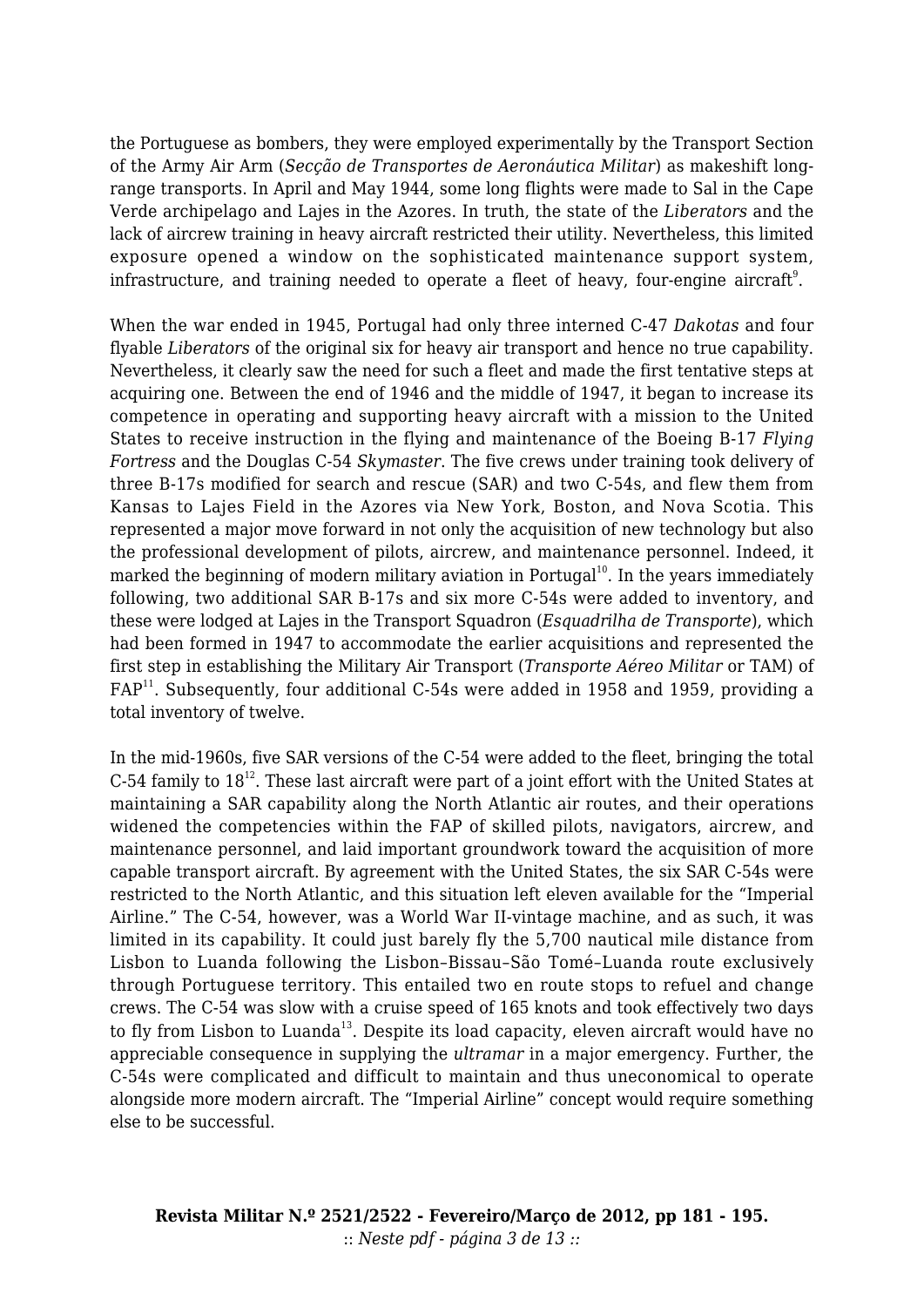

Photograph 1 - Douglas DC-6A *Cloudmaster*, FAP Serial 6703, Taxing in Luanda Source: Colonel Carlos Costa

In 1961, Pan American World Airways was facing a decision about whether to conduct a major overhaul on two of its high-flight-hour Douglas DC-6A (cargo) and eight of its DC-6B (passenger) *Cloudmaster* transport aircraft or simply to retire them. Coincidently, Portugal was looking for a more capable aircraft to augment the C-54, and these were made available. The DC-6 *Cloudmaster* and its military version, the C-118 *Liftmaster*, were developed as faster, larger, pressurized versions of the C-54, and in fact, the initial model was a cargo transport. When the powerful Pratt & Whitney R-2800-CB-17 "Double Wasp" radial engine became available, Douglas engineers decided that they could extend the fuselage of the DC-6A by 4.5 feet to produce the DC-6B, a major advance in passenger aircraft. The "Double Wasps" were the most efficient piston engines available at the time and gave the aircraft the best operating economies of any large contemporary piston airliner. Likewise, passengers and crew appreciated its relative quietness, smoothness, and general comfort over others in its generation.

Portugal undertook to overhaul and modify the ten Pan American DC-6s for its use and put them to work on the *metrópole-ultramar* route. Round trips to the theaters were flown two or three times per week from Lisbon to Mozambique and took two days to perform the entire mission, about half the time as the C-54. Like the C-54, however, these missions always required relief crews stationed en route to maintain the schedule. The aircraft were operated safely at very high utilization rates and never had an accident. While laudable, this safety record should not be surprising, as with the acquisition of the DC-6, the experienced C-54 pilots were all assigned to the new aircraft. This left the C-54 community short of experienced crew, and its safety record suffered accordingly with the loss of four aircraft within the year following the reassignments $^{14}$ .

While a significant advance, the DC-6 was still not the perfect answer. Because of the mechanical nature of piston-engine aircraft and their consequent high maintenance requirement, DC-6 availability never exceeded six aircraft at any one time. The DC-6 series could carry only about 50,000 pounds of cargo, and thus this small fleet together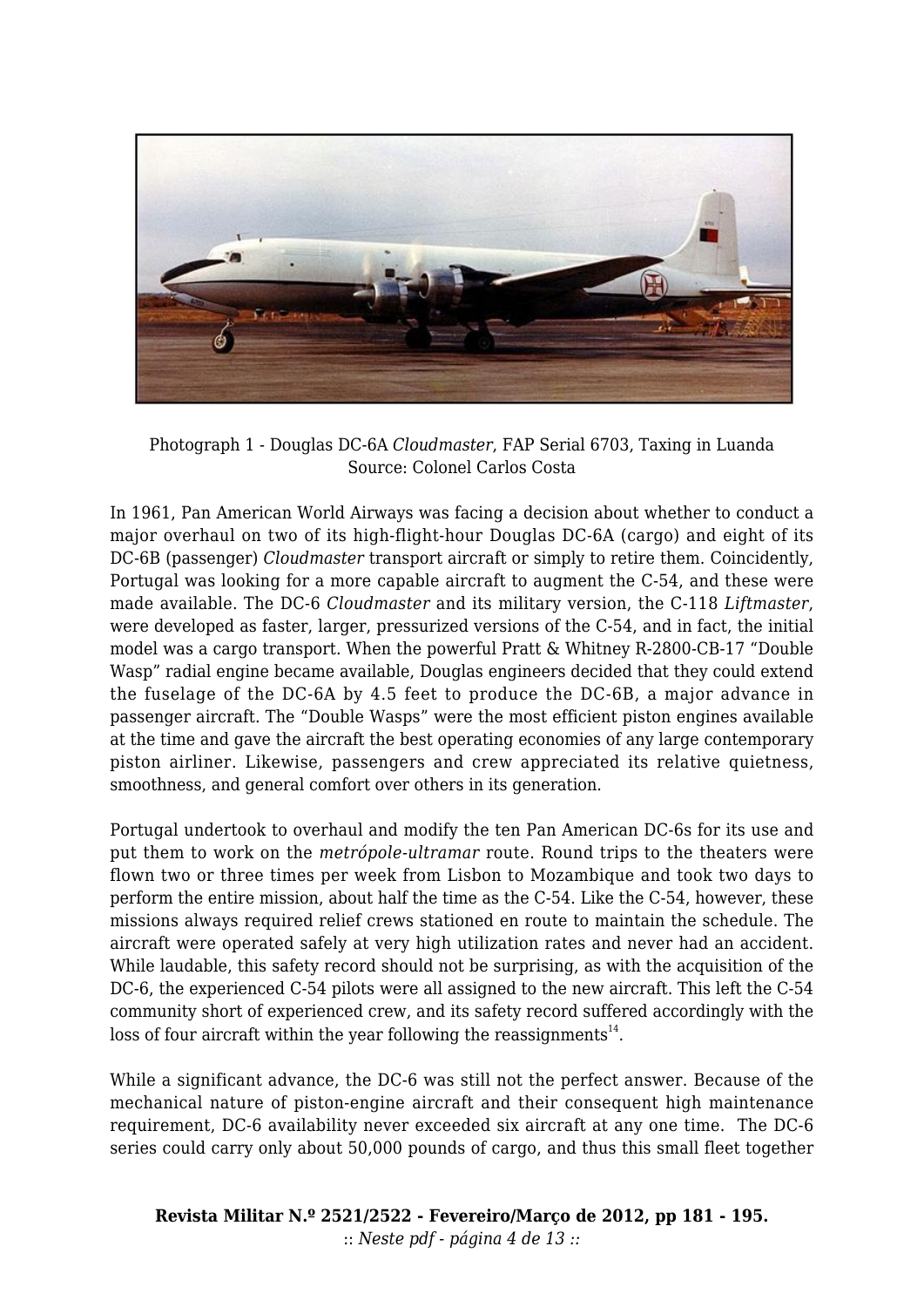with the C-54s still had a very limited impact on the overall logistic picture. The Portuguese were always short of spare parts to maintain the aircraft, and while there were measures taken to skirt this problem, such as chrome-plating the engine cylinders to retard wear, the situation never improved significantly. Cannibalization within the fleet ensued, and by August 1967 only a single DC-6 was flyable<sup>15</sup>. By April 1968 the fleet had recovered to the level of seven operable aircraft, and the crisis passed; however, severe limitations remained. By now the entire fleet needed a major overhaul, and because of this requirement, many DC-6s were limited in their cargo loads, able to carry little more than a  $C-54^{16}$ . The ageing of both the DC-6 and  $C-54$  fleets threatened to turn the TAM into a spent force, as one by one the aircraft were parked in front of the maintenance hangar at Alverca awaiting their major overhauls<sup>17</sup>. Even the seemingly advanced DC-6 was now considered outmoded by airlift standards of the day $^{18}$ .

In 1967, the Portuguese flag carrier airline TAP (*Transportes Aéreos Portugueses***) had shifted completely to a jet aircraft fleet and** operated the Boeing B-707<sup>19</sup>. This experience prompted the FAP in 1969 to consider buying three similar aircraft to resuscitate its transport capability. This was a controversial decision because of the expense of acquiring a new airframe and training its dedicated flight and ground support personnel. Ultimately, however, when the dust settled, two aircraft were authorized in February  $1970^{20}$ . These Boeing B-707-3F5C models were the last two of this type produced and were delivered in a relatively quick 18 months. They were purpose-built aircraft with a strengthened undercarriage and a mixed cargo and passenger cabin. Flown according to Pan American operating standards, they ultimately realized in Portuguese hands the highest utilization of any B-707 worldwide, a fact confirmed by Boeing. One of the two aircraft was always on a mission, and the reliability and flexibility of the plane made a dramatic difference in the logistic picture. In 1973 the two B-707s together flew 299 missions alongside 209 missions for the remaining fleet of  $DC-6s^{21}$ . The DC-6s had by then been relegated to the shorter missions to Guiné, the Azores, Madeira, and Europe, and the B-707s were serving Angola and Mozambique. A B-707 typically left Lisbon at 11.30, flew to Luanda, was unloaded, serviced, and loaded, and returned to the *metrópole* by 22.30 the same day<sup>22</sup>. According to FAP records for 1972, transporting passengers and their luggage by B-707 instead of by ship saved the armed forces 266,633 contos or about \$10.1 million. In 1973 comparable savings were 267,633 contos or about  $$10.6$  million. These savings over two years paid for the two B-707s<sup>23</sup>. Finally, with this breakthrough in technology, the "Imperial Airline" was truly realized.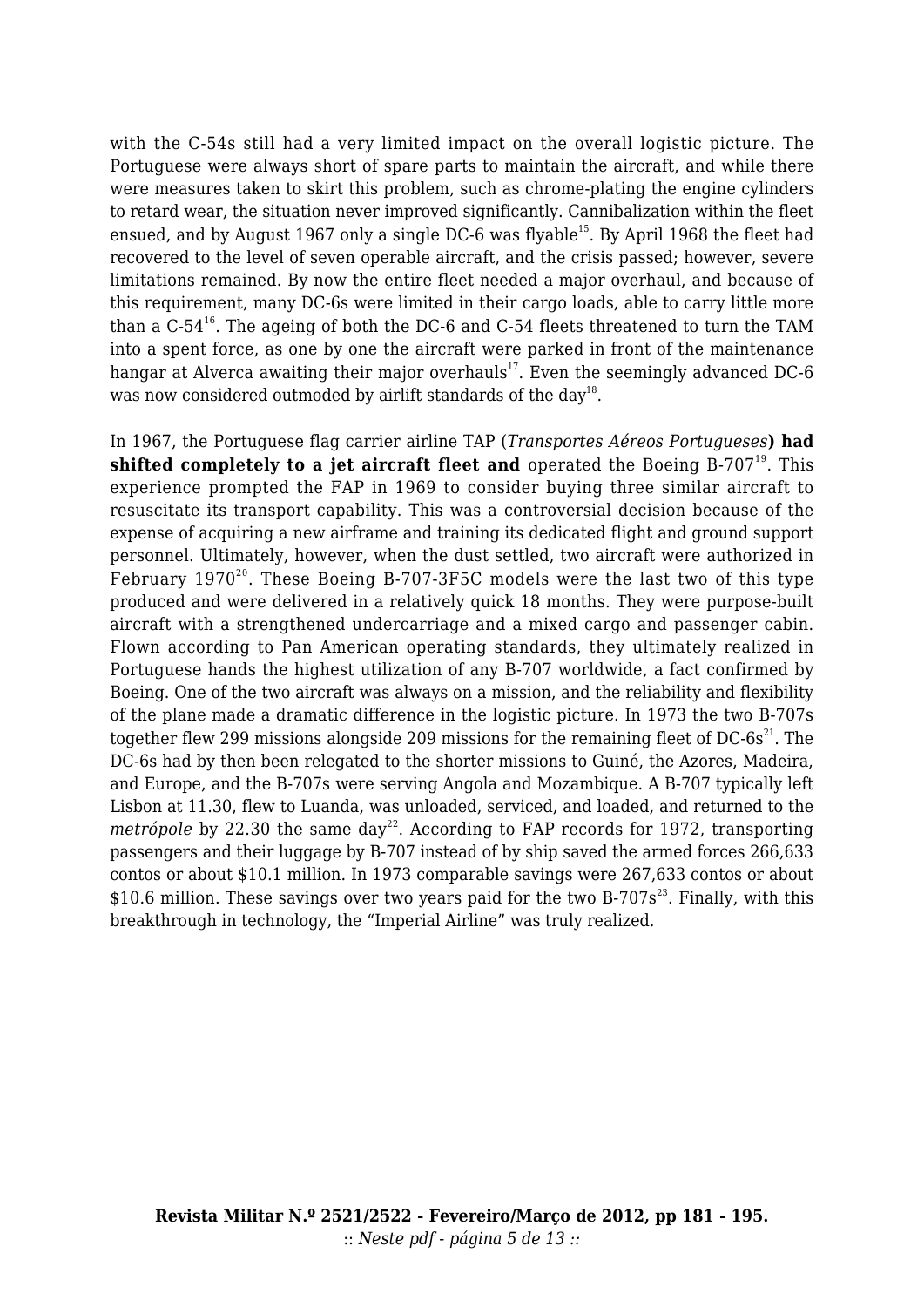

Photograph 2 - B-707, FAP Serial 8801, Parked on Ramp in Lagos Source: Goldentiger

While the Portuguese began their counterinsurgency operations some twelve years after the Berlin Airlift (June 1948-September 1949), the lessons in this application of logistic power were an integral part of Brilhante Paiva's thinking. The Berlin Airlift had demonstrated that, given the machines and bases, air transport was more than a prop for short-term logistic emergencies. The intensive operational techniques developed there showed the way to a sure alternative to surface transport, providing the procedures and infrastructure were in place. Portugal sought to embrace these lessons in its airlift operations<sup>24</sup>. Except for U.S. operations in Vietnam, other governments fighting comparable insurgencies seemed less attuned to airlift calculations. Malaya was the most comparable in distances and troop numbers, but there the British made no such effort. There was an endless stream of British troopships arriving in Singapore to support the war, and one newly commissioned subaltern described this expensive and leisurely process, in which "We spent hours eating huge P. and O. meals, and then more hours after them recovering in deckchairs, watching waves sliding past the ship, endlessly, without pause...."<sup>25</sup>. This process was neither a focused preparation for counterinsurgency nor an efficient troop insertion into the local environment, and was all the more surprising and inconsistent for a country that had in 1950 developed the first propeller-jet airliner, the Vickers *Viscount*, and the first turbojet airliner, the DeHavilland *Comet*, two years later. The Portuguese had sought the rapid and cost-effective avenue of air transport to move troops and critical supplies, a choice that improved the sustainability of their war effort. Likewise, the shift from high-profile troopships arriving and departing with fanfare to the more subtle aircraft reinforced the low-key nature of their fight. For the Portuguese, routine aircraft traffic providing timely deliveries and a rapid response to needs in the theaters better fit the tenor of counterinsurgency.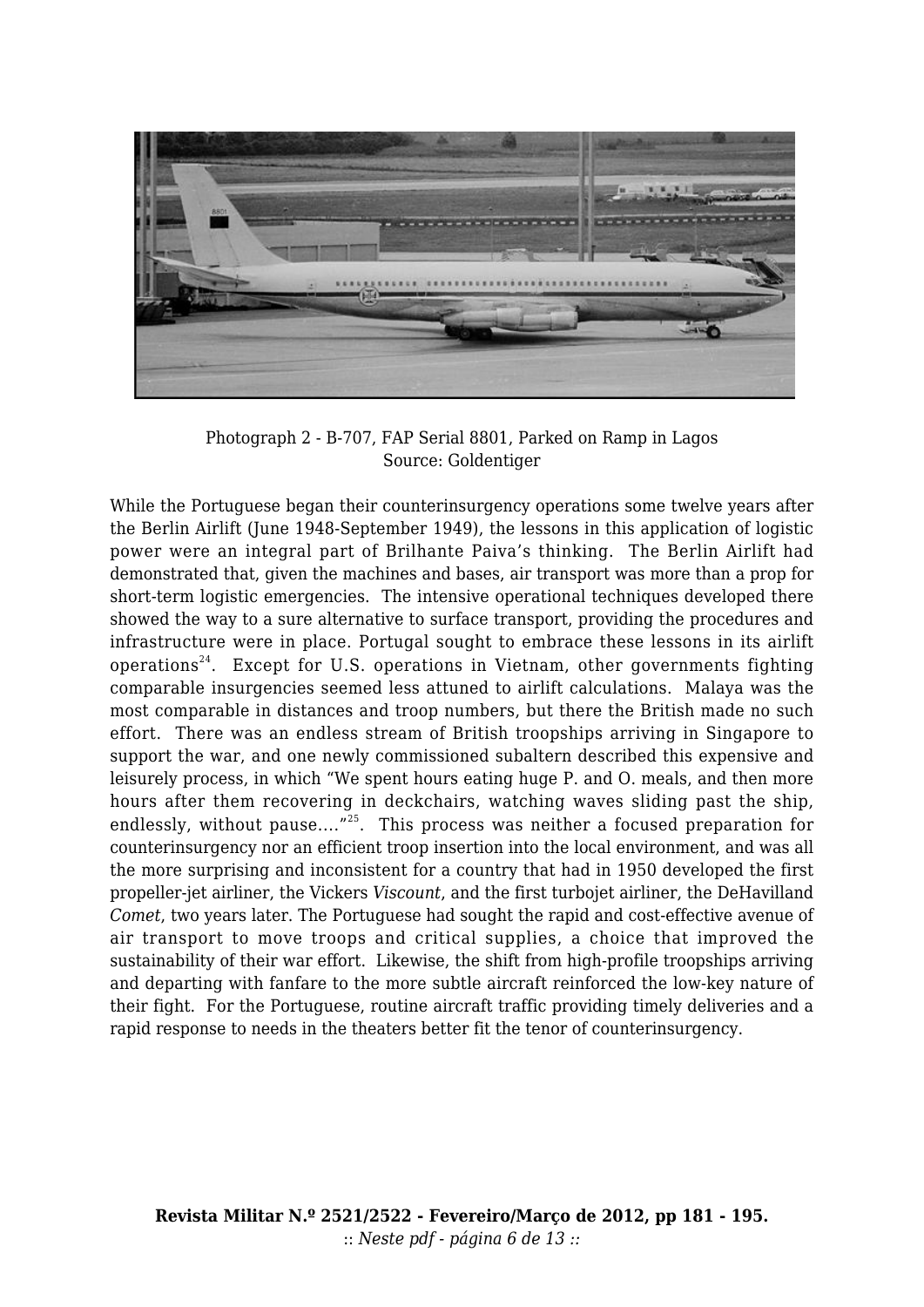## **Intra-Theater Extension**

The "Imperial Airline" simply could not terminate at the primary theater air base and be effective. Perforce, there needed to be an air network that extended the transoceanic line of communications put in place by the intercontinental air bridge. Each of these intratheater systems would combine a web of variably capable airfields with an array of aircraft able to operate across the range from developed airfields to the very rudimentary strips in bringing air support to the entire theater. This capability would be built with two complementary efforts, the acquisition of the proper aircraft and the construction of the needed airfields.

Using the three *Dakotas* acquired during World War II, the FAP began in 1958 to build this fleet by acquiring three additional aircraft and adding to this inventory through 1972, as suitable *Dakotas* became available. The FAP would ultimately acquire a total of 28 *Dakotas*, mainly for use in the *ultramar* for short-and medium-range tasks. These came from diverse sources, primarily from the air forces of the United States, Australia, Israel, the United Kingdom, and South Africa, all of which were shedding their obsolete aircraft at bargain prices $^{26}$ .



Photograph 3 - Douglas C-47, FAP Serial 6166, Parked on Ramp in Luanda Source: Colonel Carlos Costa

The decision to pursue the acquisition of *Dakotas*, a proven and capable aircraft, was controversial within the air staff, and there were two lines of thought on the issue. The first or "pro-*Dakota*" position held that the *Dakota* would be adequate for local air transport in the *ultramar*, as it could land on unimproved fields with its wide-stance retractable main landing gear and carry a useful cargo load of about 6,000 pounds. The drawback with the C-47 as well as the earlier Ju-52 was that, while both had given good service, their basic landing gear design with a tail wheel gave them a nose-up attitude when parked, and this characteristic complicated cargo handling. Adding to this constraint was the comparatively small and restrictive cargo side door that limited its ability to make supply drops. There were more modern aircraft available that would lift a

**Revista Militar N.º 2521/2522 - Fevereiro/Março de 2012, pp 181 - 195.** :: *Neste pdf - página 7 de 13 ::*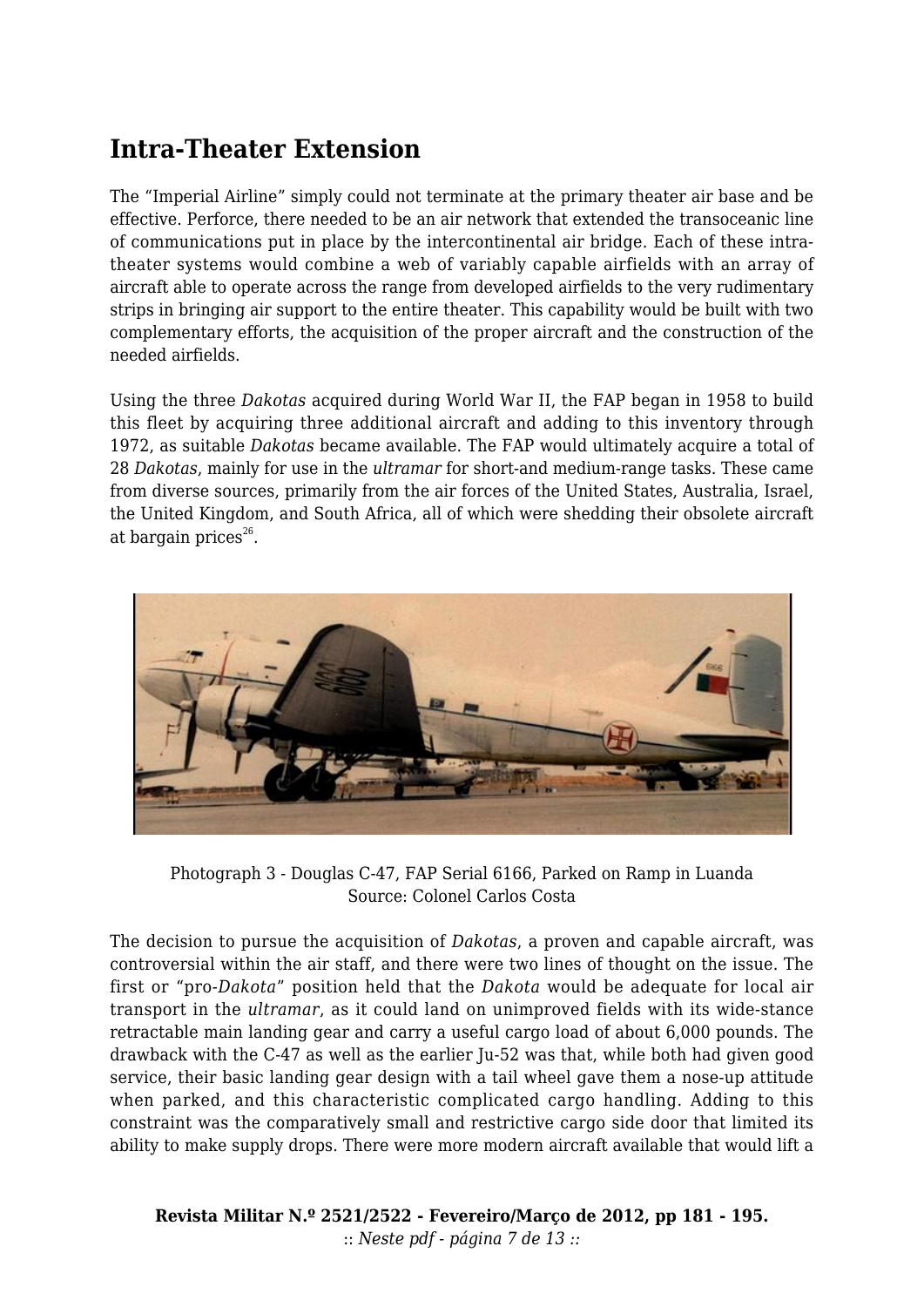heavier payload and had been designed for more efficient cargo handling.

In the *ultramar*, the *Dakotas* would show their versatility and be used for many types of missions, such as aerial reconnaissance, paratroop drops, medical evacuation, and search and rescue. They were even used as makeshift bombers in Guiné, including night missions, and in psychological operations in Mozambique<sup>27</sup>. While the *Dakota* had proven itself time and again, it had severe limitations in that its load capacity was relatively modest, and its maintenance was becoming an increasing problem because of its age as a World War II-vintage machine. No matter its venerable history, the *Dakota* clearly had its limits.



Photograph 4 - Nord Aviation *Noratlas* Dropping a Stick of Paratroops Source: Museu do Ar

The second line of thought argued that the FAP needed a more robust, capable, and modern aircraft along the lines of the Fairchild C-119 *Flying Boxcars*, which had proven themselves in Indochina. There were at the time medium-weight cargo aircraft that could carry multiples of the *Dakota* load, could land on unimproved runways, were similarly easy to maintain, and were available at affordable prices. The obtainable aircraft of choice at the time was the Nord Aviation *Noratlas* with its two powerful Bristol Hercules 2,040-horsepower radial engines, each driving a Rotol four-bladed propeller. It was similar to the C-119 with its twin-boom nacelle-empennage construction and a large, podlike fuselage slung under the high wing connecting the nacelle booms. This design was well conceived for operations under Spartan conditions in that the propellers were positioned to clear rough terrain on landing, and the landing gear were widely separated for stability. Further, its soft fat tires gave it ideal unimproved field capability. The cargo bay with its rear-opening clam-shell doors was positioned near ground level for easy

**Revista Militar N.º 2521/2522 - Fevereiro/Março de 2012, pp 181 - 195.** :: *Neste pdf - página 8 de 13 ::*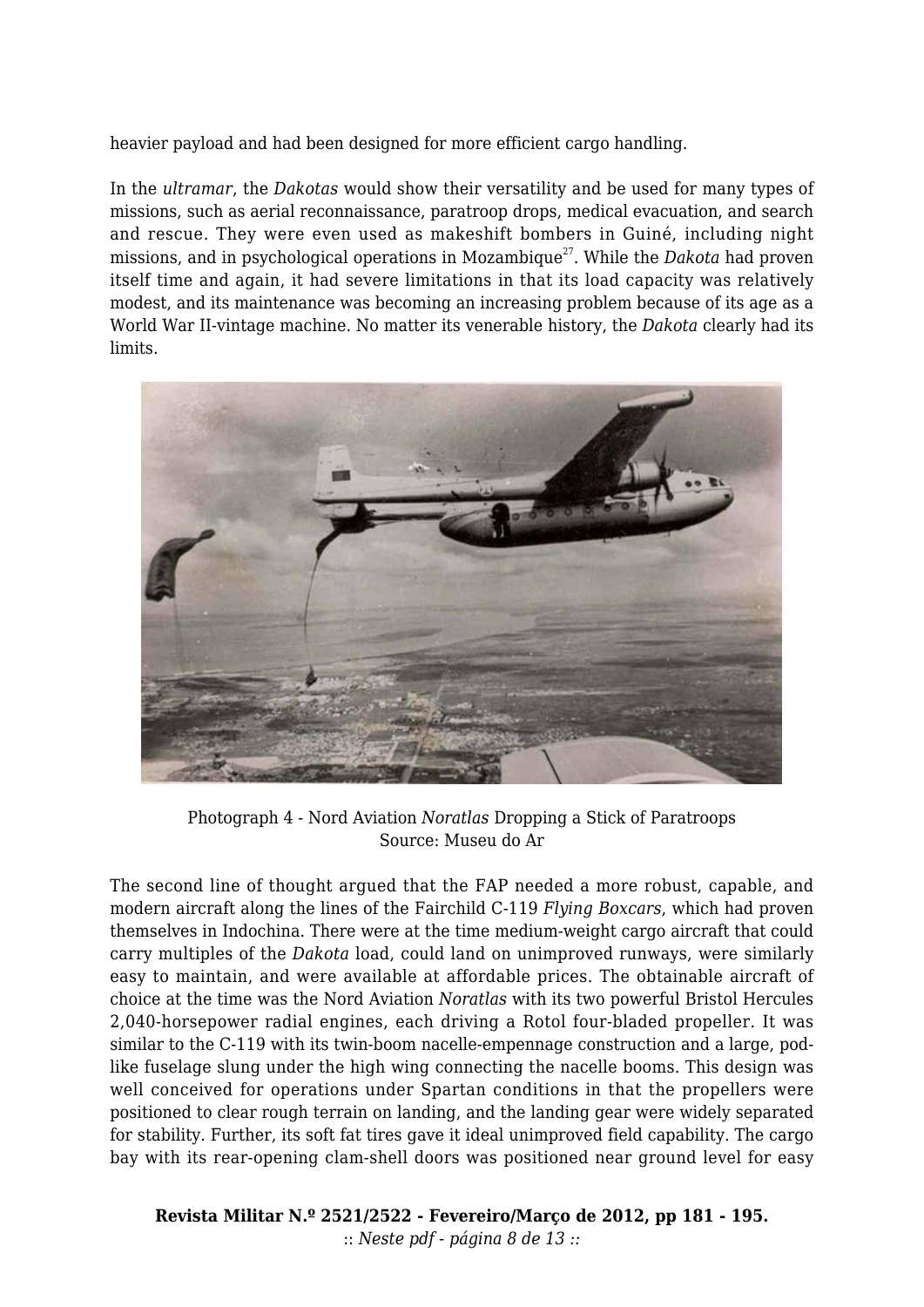cargo handling. Its useful cargo load was 18,647 pounds.

The French air force had begun taking delivery of the military version of the *Noratlas*, the N-2501, in July 1951 and had eventually acquired a fleet of  $228^{28}$ . The West German Luftwaffe was faced with a similar obsolescence in its cargo fleet of Iu-52s and C-47s. and it too chose the *Noratlas*. It eventually acquired a fleet of 187, 25 of which were manufactured in France, and 162 of the N-2501D model in West Germany<sup>29</sup>. The Luftwaffe began disposing of its *Noratlases* as surplus in 1964.

A civil version of the aircraft, the N-2502, was offered by Nord Aviation with a small Turbomeca Marboré II turbojet added at each wingtip. It was adapted to the specifications of its two customers, and seven of the N-2502/N-2502A version were used by the Union Aéromartime du Transport (UAT), and three of the N-2502B version by CGTA - Air Algérie. Neither operator found much success in this civil adaptation of a military transport, and thus only ten were built.

When Portugal decided to augment its C-47 fleet with a heavier, more capable aircraft, it was offered six of the N-2502As by  $UAT^{30}$ . These aircraft were based in Douala, Cameroon, and had been operated in Francophone Africa under grueling and harsh conditions. They were flown to Le Bourget outside of Paris, where they were overhauled, and where the Portuguese acceptance pilots and maintenance personnel were trained during the first half of 1960. These six aircraft were deployed to Angola in November 1960 as part of Squadron 92 and began operations from Luanda.

In 1962, six more *Noratlases* were acquired from the Israeli Air Force and, after overhaul, were designated N-2502Fs. In the same year, the three N-2502Bs owned by Air Algérie were also added to the fleet. The primary drawback of the nine civil models was an absence of personnel doors in the rear of the fuselage for paratroop drops. This shortcoming was corrected with their first major overhaul at Alverca.

Over the years 1965-1970, thirteen N-2501Ds were acquired from the Luftwaffe, bringing the total acquisition to 28 *Noratlases*. On balance, the *Noratlas* delivered good service in the *ultramar* and was a tactical airlift mainstay. If it had a single weakness, it lay in its acquisition from four different sources and hence with four very different instrumentation and electronics suites. This caused significant difficulties for the aircrews and maintenance personnel in flying and maintaining the aircraft $3<sup>1</sup>$ .

The "Imperial Airline" from its inception in 1957 until its rudimentary but reliable functioning in 1960 was moved from concept to reality in three short years. It would be expanded and refined over the course of the war and would reach its optimum efficiency with the acquisition of the two B-707s in 1971. Deployment of the "Imperial Airline" followed a classic step-down pattern in which long-range transoceanic air routes terminated at a major airfield in each theater, and these in turn were connected by tactical transports to intermediate airbases. These short-field capable aircraft could also land on unimproved strips cleared from jungle and manned by small detachments to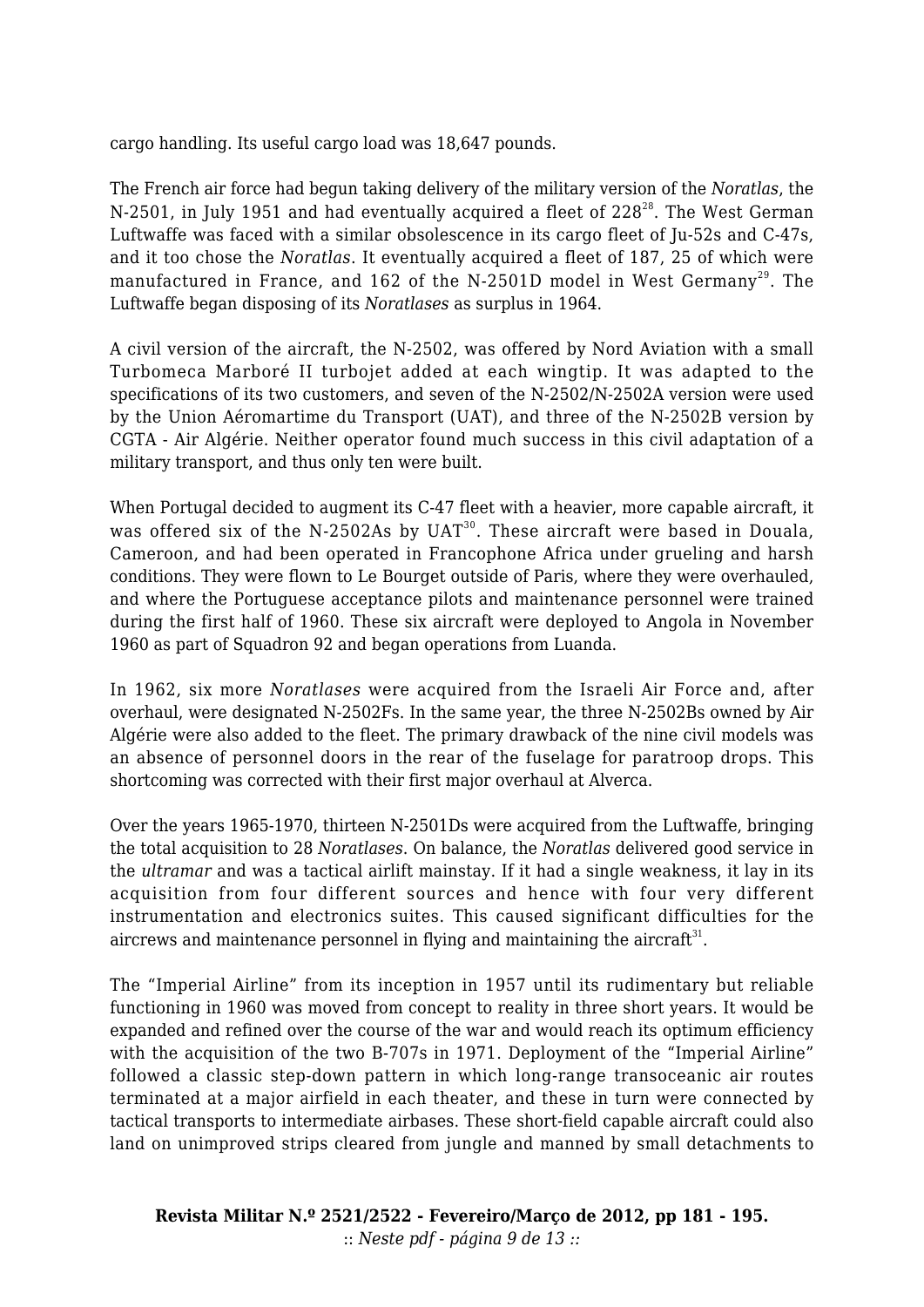provide close support of army units in the field. This network was built, adapted, improvised, and later expanded to address the widening threat as the conflict matured. Ultimately, there was an extensive air logistic system stretching from the *metrópole* to the *ultramar*, having been constructed at a pace that would appear to be beyond the capabilities of the relatively limited Portuguese resources. This system remains a testimony to "doing more with less" in extending the strategic reach of a nation and its armed force.



**Revista Militar N.º 2521/2522 - Fevereiro/Março de 2012, pp 181 - 195.** :: *Neste pdf - página 10 de 13 ::*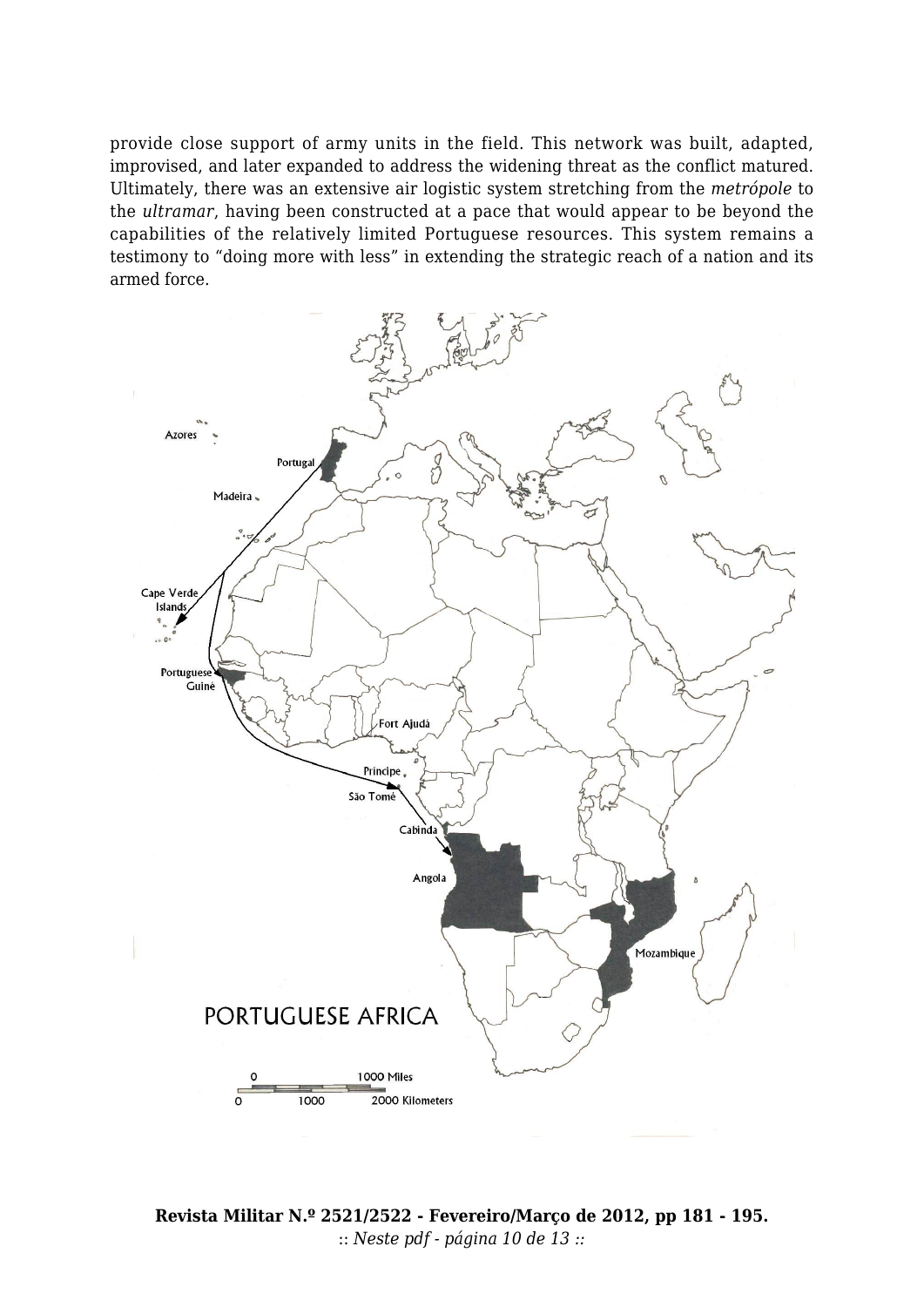## Transoceanic Air Routes of the Imperial Airline Map drawn by the author

\* Membro Associado da Academia de Marinha, da Classe de História Marítima, investigador e Membro-adjunto do Instituto de Análise da Defesa, *Scholar in Residence* na Universidade de Virgínia-EUA e Professor aposentado da Marine Corps University. Doutorou-se em 1996 no King's College, Londres. É Capitão-de-mar-e-guerra aposentado e piloto-naval especializado em aviação de reconhecimento marítimo. Desempenhou diferentes funções, inclusive de comando, na Força Aérea da *US Navy* e serviu no Gabinete do Chefe do Estado-Maior da Armada e no Gabinete da Secretaria da Defesa. Em 2005 publicou a obra *Contra-Subversão em África* (Prefácio), e em 2009 a obra *A Marinha em África* (Prefácio).

1 Jorge M. Brochado de Miranda, "Palavras de Abertura" [Opening Remarks], *Infra-Estruturas Aeronáuticas em África* - Colóquio, VI Encontro da Associação da Força Aérea Portuguesa [Aviation Infrastructure in Africa - Colloquium,  $6<sup>th</sup>$  Meeting of the Portuguese Air Force Association], proceedings of a conference held at the Academia da Força Aérea, Granja do Marquês, on 18 October 1997, 12.

2 Arquivo Histórico da Força Aérea, Informação nº 226/57 in *A Força Aérea em África,* Lisbon, EMFA, 2<sup>ª</sup> Repartição, April 1959.

3 Rui Tavares Monteiro, "Transporte Aéreo na FAP, Do zero aos 707" [Air Transport in PoAF, from Zero to the 707], *Mais Alto* 283 (May-June 1993): 5.

4 Mário Canongia Lopes, "Os Últimos Skymasters - Aviões Quadrimotores de Transporte da Aviação Militar Portuguesa (1952-1976) - II Parte" [The Last *Skymasters* - The Four-Engined Air Transports of Portuguese Military Aviation (1943-1951), Part II], *Mais Alto* 325 (May-June 2000): 20-23.

5 Mário Canongia Lopes, "Os Liberators e os Primeiros Skymasters, Aviões Quadrimotores de Transporte a Aviação Militar Portuguesa (1943-1951), I Parte" [The *Liberators* and the First *Skymasters* - The Four-Engine Air Transports of Portuguese Military Aviation (1943-1951), Part I], *Mais Alto* 324 (March-April 2000): 34-40.

6 Mário Diniz, and Luís Proença, "Junkers Ju-52 N° 6304: Da Alemanha ao Museu do Ar um Percurso de 73 Anos" [Junkers Ju-52  $N^{\circ}$  6304: From Germany to the Air Museum a journey of 73 years], *Mais Alto* 385 (May/June 2010): 39-44.

7 he fixed narrow-track main landing gear made the Ju-52 prone to bouncing from side to side on landing. Originally it was fitted with large spats to streamline the main wheels, but these were removed in the operational environment, as they quickly became clogged with sand and mud.

8 Mário Canongia Lopes, *Os Aviões da Cruz de Cristo* [Airplanes of the Cross of Christ] (Lisbon: Dinalivro, 2001), 298 and 333.

9 Lopes, "Os Liberators e os Primeiros Skymasters, Aviões Quadrimotores de Transporte a Aviação Militar Portuguesa (1943-1951), I Parte," 34-36.

10 José Krus Abecasis, "A Génese dos 'Transportes Aéreos Militares': As limitações, o ordem lógica e a competência técnica, 1947-1962" [The Genesis of the "Military Air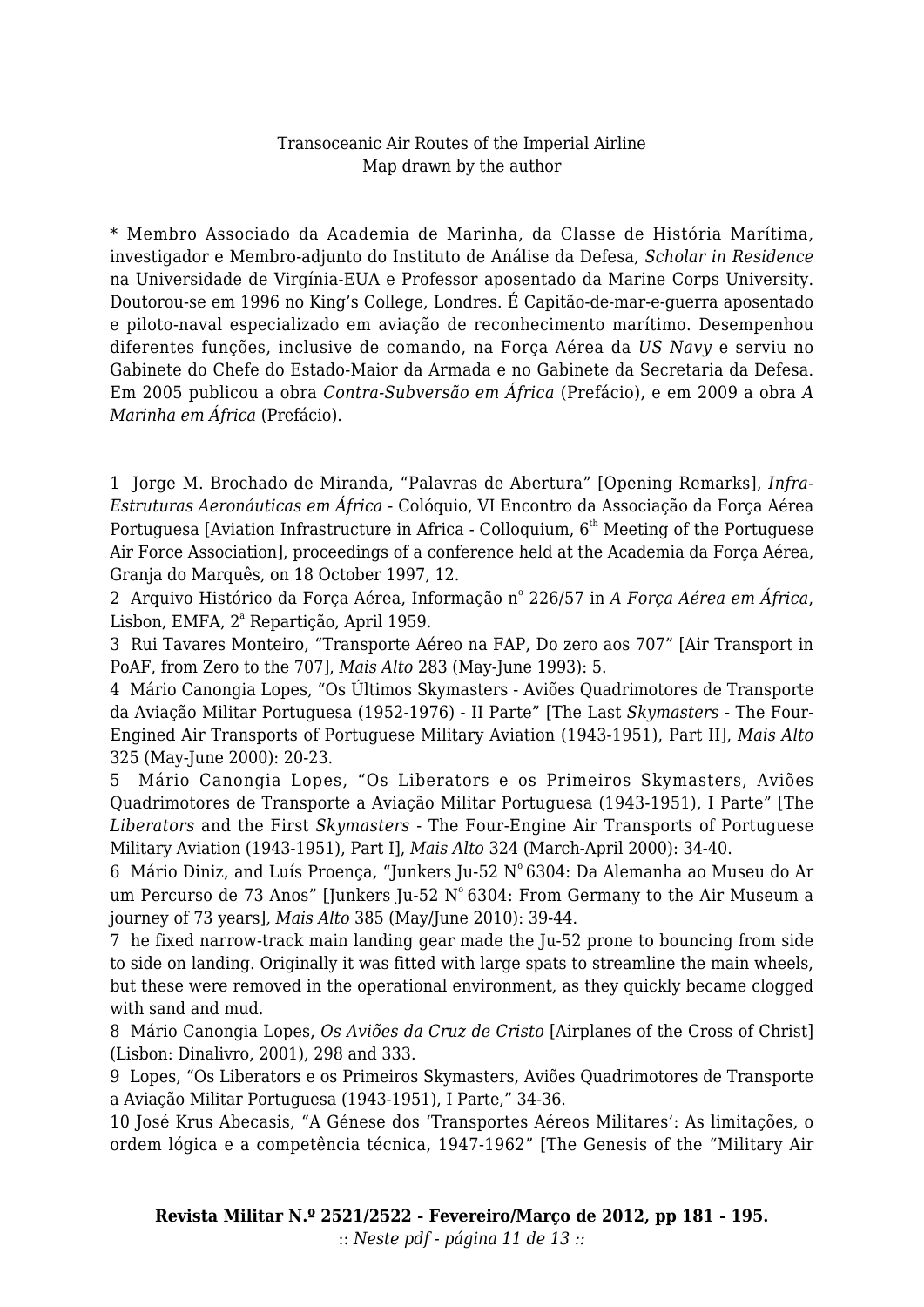Transports": The limitations, the logical order and the technical competence, 1947-1962], *Mais Alto* 285 (September/October 1993): 13-19. See also José Krus Abecasis, *Bordo de Ataque, Memórias de uma Caderneta de Voo e um Contributo para a História* [Attack Heading, Memories from an Aviation Log Book and a Contribution to History] (Coimbra: Coimbra Editora, 1985), 101.

11 Lopes, "Os **Últimos** Skymasters - II Parte" [The Last *Skymasters* - Part II], 20.

12 Mário Canongia Lopes, "Os **Últimos** Skymasters e os Searchmasters - Aviões Quadrimotores de Transporte da Aviação Militar Portuguesa (1952-1976) - III Parte" [The Last *Skymasters* and the *Searchmasters* - The Four-Engine Air Transports of Portuguese Military Aviation (1943-1951), Part II], *Mais Alto* 326 (July-August 2000): 20-23.

13 Monteiro, "Transporte Aéreo na FAP, Do zero aos 707," 5.

14 Lopes, "Os Últimos Skymasters e os Searchmasters - Aviões Quadrimotores de Transporte da Aviação Militar Portuguesa (1952-1976) - III Parte," 20-23.

15 Monteiro, "Transporte Aéreo na FAP, Do zero aos 707," 5.

16 Ibid., 6.

17 Depoimento do Gen. Tavares Monteiro em 05 Abril de 1995 Sobre a Ponte Aérea Metrópole-Ultramar [Deposition of Gen. Tavares Monteiro on 05 April of 1995 on the Air Bridge *Metrópole-Ultramar*], Livro de Actas 1997, item 6, page 35, annex III, Archivo Histórico de Força Aérea, Alfragide.

18 General Tomás George Conceição Silva, interview by the author, 3 April 1995, Lisbon. General Conceição Silva was Chief of Staff of the Portuguese Air Force from 1988 to 1991, and had extensive airlift experience in Africa.

19 The military version is the C-135 *Stratolifter*.

20 Monteiro, "Transporte Aéreo na FAP, Do zero aos 707," 7.

21 Commander, 1st Air Region, "Resumo Estatístico das Missões Realizadas e Passageiros Transportados (Ida e Volta), 1972 e 1973" [Statistical Résumé of Missions Flown and Passengers Transported (Round Trip), 1972 and 1973], 30 September 1974. 22 Monteiro, "Transporte Aéreo na FAP, Do zero aos 707," 7.

23 Commander, 1st Air Region, "Resumo Estatístico das Missões Realizadas e Passageiros Transportados (Ida e Volta), 1972 e 1973."

24 Kaúlza de Arriaga, *Sínteses* [Synthesis] (Lisbon: Privately published, 1992), 190. General Arriaga served as the Subsecretary of State for Aeronautics from 1955 to 1962.

25 Oliver Crawford, *The Door Marked Malaya* (London: Rupert Hart-Davis, 1958), 13-14. The term "P and O" refers to the Peninsular and Oriental Steam Navigation Company, a British shipping and logistics company that dated from the early 19th century, which is usually known as P&O. In March 2006, it was sold to Dubai Ports World; however, the P&O brand has been retained.

26 César Rodrigues, "Douglas C-47 'Dakota' e C-54 'Skymaster'" [Douglas C-47 "Dakota" e C-54 "Skymaster"], *Mais Alto* 385 (May-June 2010): 35.

27 Ibid. See also Mário Canongia Lopes, "*Dakotas*: Aviões bimotores de transporte da Força Aérea Portuguesa –1944-1977, II Parte" [*Dakotas*: Twin engine transport aircraft of the Portuguese Air Force –1944-1977, Part II], *Mais Alto* 311 (February-March 1998): 34-35. One C-47, for example, was due for its 300-hour inspection at the OGMA works in Alverca in mid-1965 and was converted at this time into an "intervention aircraft" or "*avião de invervenção*." This transformation into a night bomber or "*bombardeiro*